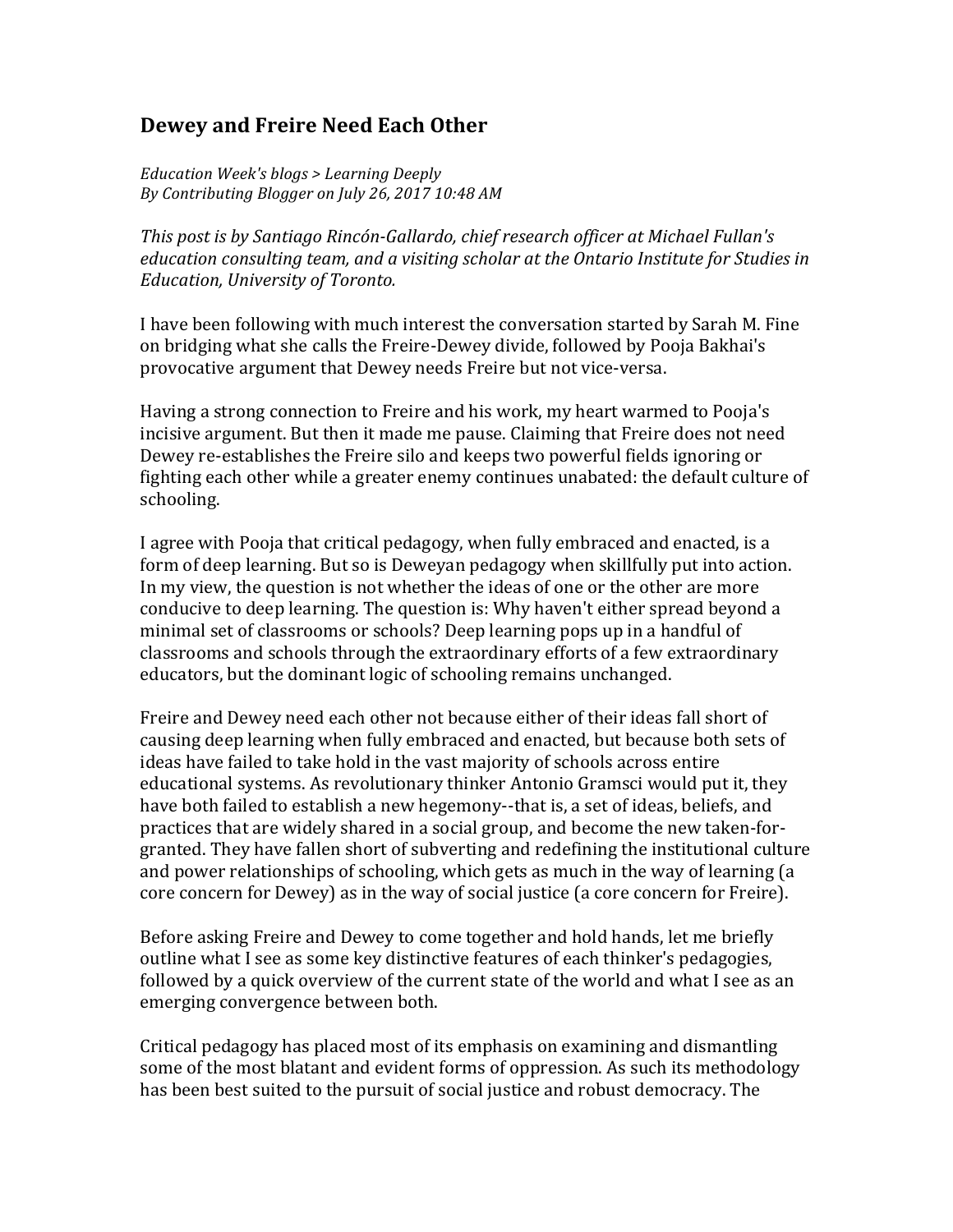branch of Dewey that focuses on constructivist theories of learning have been more concerned with themes and questions that have been pursued through traditional academic disciplines--mathematics, science, history, etc. In this sense, constructivist methodologies have been best suited to the development of disciplined academic thinking and problem solving, which in turn has been historically valued as an entry ticket to higher education and employment.

We are living in a world where both the pursuit of social justice and the ability to understand and solve complex problems are equally urgent. No doubt young people have to understand and dismantle deeply embedded forms of oppression such as racism, sexism, misogyny, xenophobia, and the like. But they also have to be prepared to tackle massive and complex problems such as those posed by the predicted disappearance of most jobs in the next few decades and the rise of fundamentalism and violence, not to mention climate change and the prospects of the extinction of life on the planet. And I don't think we can afford to choose one set of problems over the other.

In my view, the emerging concept of deep learning has the potential to bridge together critical pedagogy and constructivist pedagogies. This is so because the skillsets and mindsets required for robust democracies are starting to converge with those required for problem solving and employability. Both vibrant democracies and productive economies now require people who can think critically, find creative solutions, collaborate and communicate effectively, act with compassion and solidarity, and self-regulate - what some have called the 21st century skills or deep learning competencies.

Let me propose three theses that may help us get Freire and Dewey to listen to and learn from each other while walking alongside each other towards the future. These theses are presented and discussed in more detail in an upcoming book chapter I prepared for an anthology on educational change to be published this fall.

**Deep learning is a practice of freedom**. Whatever its content (be it understanding a mathematical principle, making sense of a poem, or examining what gets on the way of fairness in a school), deep learning is, at its core, a liberating act. It involves getting immersed in and making sense of questions that matter to us, connecting our experiences and what we already know to make meaning of or solve new puzzles, transforming ourselves and, in the best examples, changing the world in the process.

**The instructional is political**. The instructional core--the relationship between a learner and a teacher in the presence of knowledge--is not only the basic structure within which learning happens (or not). It is also a basic unit of power relationships, where dominant forms of hierarchical separation and control can be either reproduced or subverted. If deep learning is a practice of freedom, effective pedagogy runs inherently against the grain of the conventional culture of schooling. Rather than perpetuating vertical relationships of power and control (knowledge